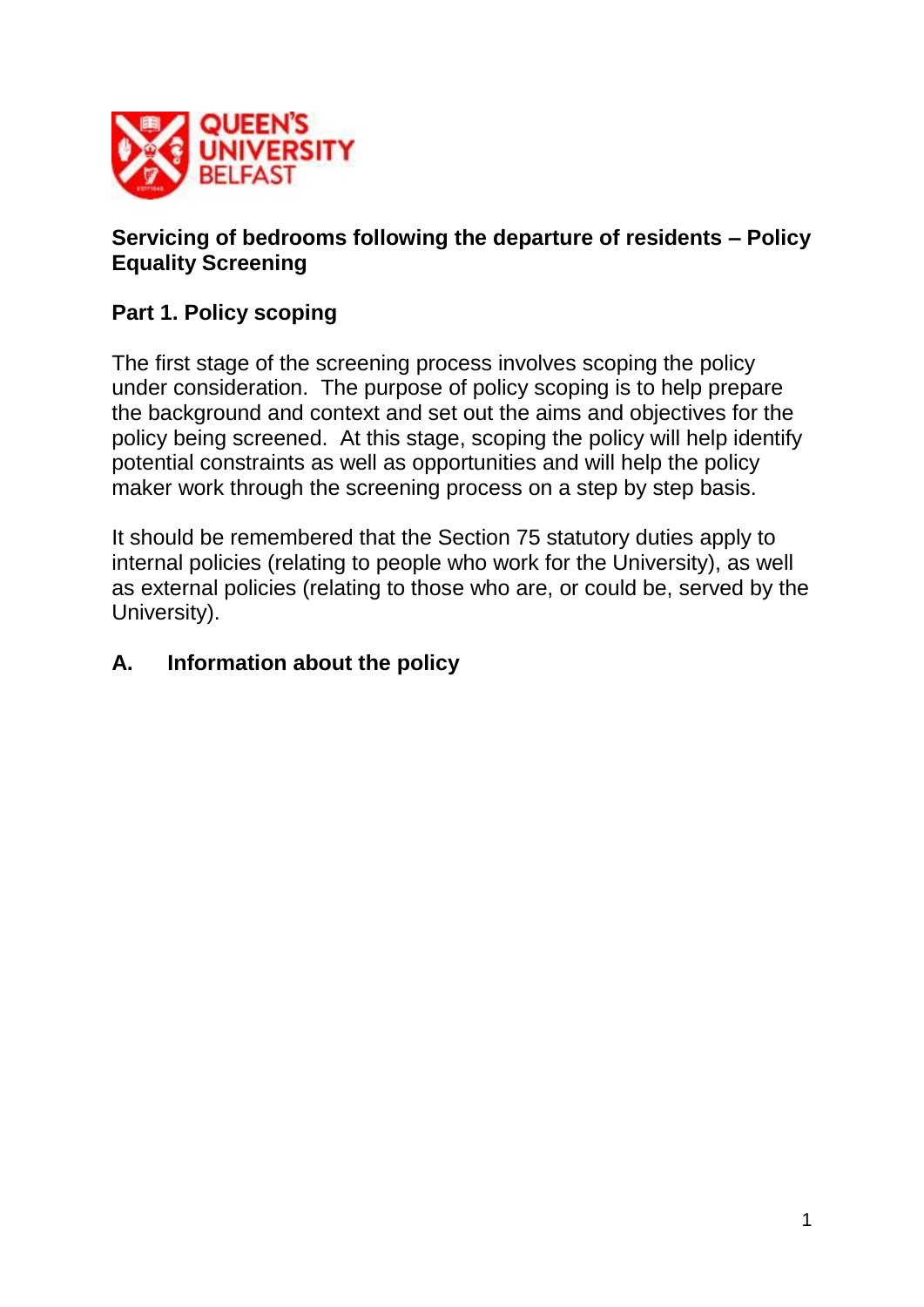Name of the policy to be screened and description

### **Accommodation Policy and Procedure for servicing of bedrooms following the departure of residents.**

Is this an existing, revised or a new policy? (please append policy to the screening form)

# **Revised policy**

What is it trying to achieve? (intended aims/outcomes)

**To ensure departing residents personal belongings disposed of correctly. Personal belongings should be returned to the student and to reduce distress caused to student customers and eliminate accommodation replacing items and paying compensation costs.**

Are there any Section 75 categories which might be expected to benefit from the policy? If so, explain how.

**No**\_\_\_\_\_\_\_\_\_\_\_\_\_\_\_\_\_\_\_\_\_\_\_\_\_\_\_\_\_\_\_\_\_\_\_\_\_\_\_\_\_\_\_\_\_\_\_\_\_\_\_\_

Who initiated or wrote the policy?

**Head of Accommodation\_\_\_\_\_\_\_\_\_\_\_\_\_\_\_\_\_\_\_\_\_\_\_\_\_\_\_\_\_\_\_\_\_**

Directorate responsible for devising and delivering the policy?

**Student Plus, Accommodation\_\_\_\_\_\_\_\_\_\_\_\_\_\_\_\_\_\_\_\_\_\_\_\_\_\_\_\_\_**

# **Background to the Policy to be screened.**

Include details of any pre- consultations/consultations which have been conducted and/or whether the policy has previously been tabled at the University's Operating Board or the Standing Committee of the Senate.

Not applicable – Accommodation in-house policy and procedure

# **B. Implementation factors**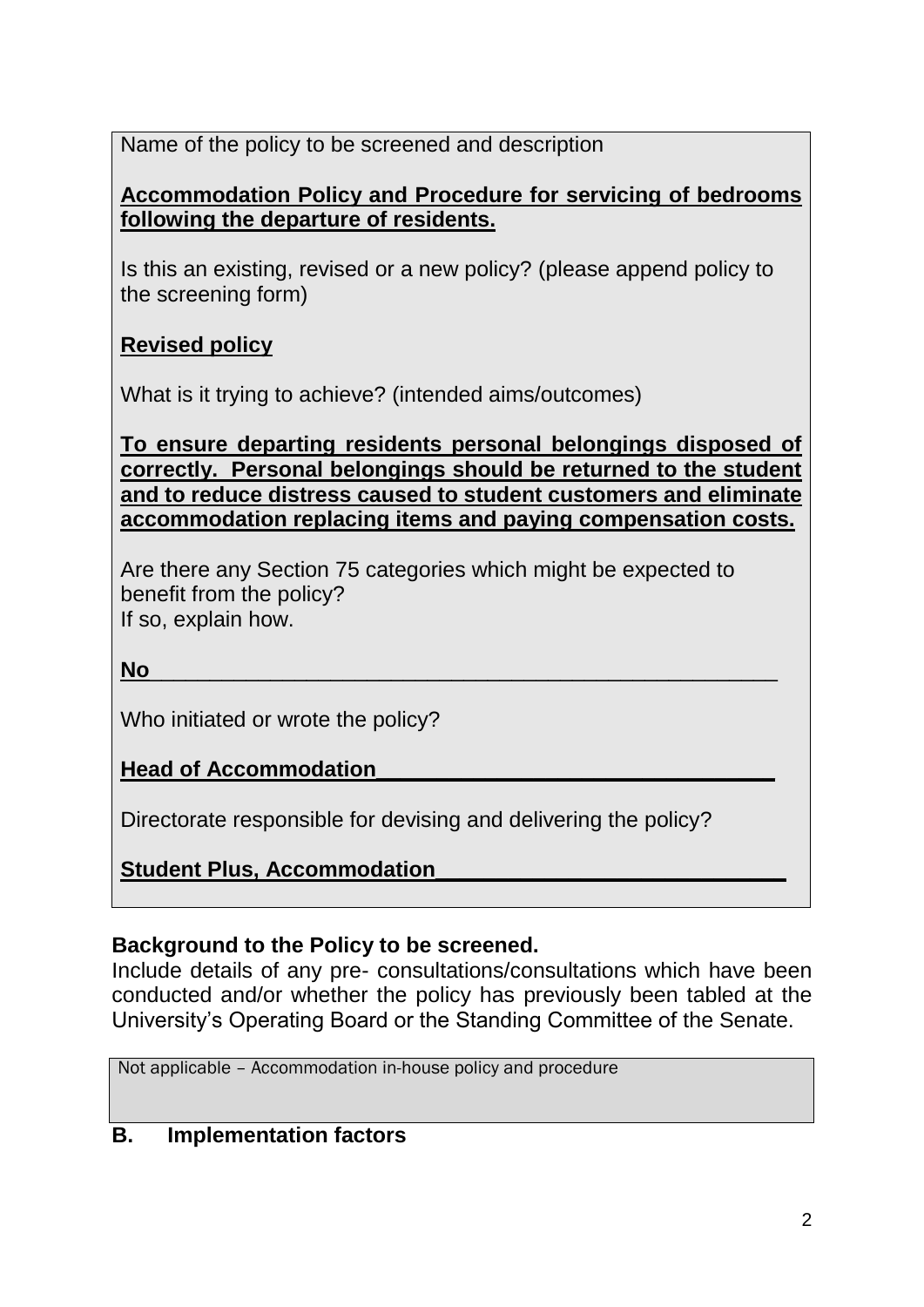Are there any factors which could contribute to/detract from the intended aim/outcome of the policy?

If yes, are they



# **C. Main stakeholders affected**

Who are the internal and external stakeholders (actual or potential) that the policy will impact upon?

|                  | staff                                                     |
|------------------|-----------------------------------------------------------|
|                  | service users                                             |
|                  | other public sector organisations                         |
|                  | voluntary/community/trade unions                          |
| $\boldsymbol{X}$ | other, please specify -Summer Bed and Breakfast residents |
| D.               | Other policies with a bearing on this policy              |
|                  | • what are they? (please list)<br>None.                   |
|                  |                                                           |

• who owns them?

.......

....................... ............................................................................................................. ............................................................................................................. ......................................................................................

E. **Available evidence**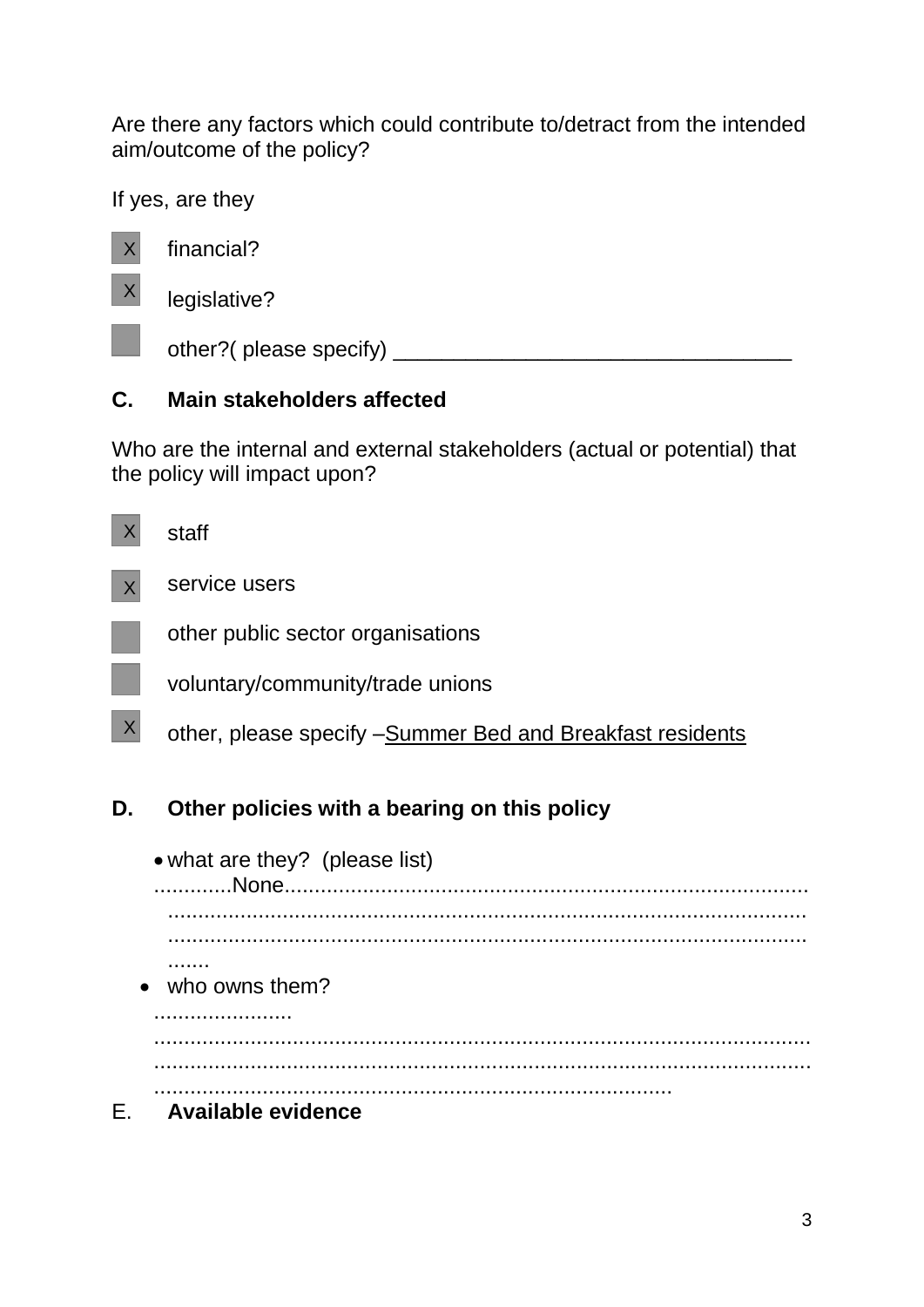### **What evidence/information (both qualitative and quantitative) have you gathered to inform this policy? Specify details for each of the Section 75 categories.**

This means any data or information you currently hold in relation to the policy or have gathered during policy development. Evidence to inform the screening process may take many forms and should help you to decide who the policy might affect the most. It will also help ensure that your screening decision is informed by relevant data.

| <b>Section 75</b><br>category | <b>Details of evidence/information</b>                             |  |
|-------------------------------|--------------------------------------------------------------------|--|
| Religious<br>belief           | No evidence or information identified that would have an<br>impact |  |
| <b>Political</b><br>opinion   | No evidence or information identified that would have an<br>impact |  |
| Racial group                  | No evidence or information identified that would have an<br>impact |  |
| Age                           | No evidence or information identified that would have an<br>impact |  |
| <b>Marital status</b>         | No evidence or information identified that would have an<br>impact |  |
| <b>Sexual</b><br>orientation  | No evidence or information identified that would have an<br>impact |  |
| Men and<br>women<br>generally | No evidence or information identified that would have an<br>impact |  |
| <b>Disability</b>             | No evidence or information identified that would have an<br>impact |  |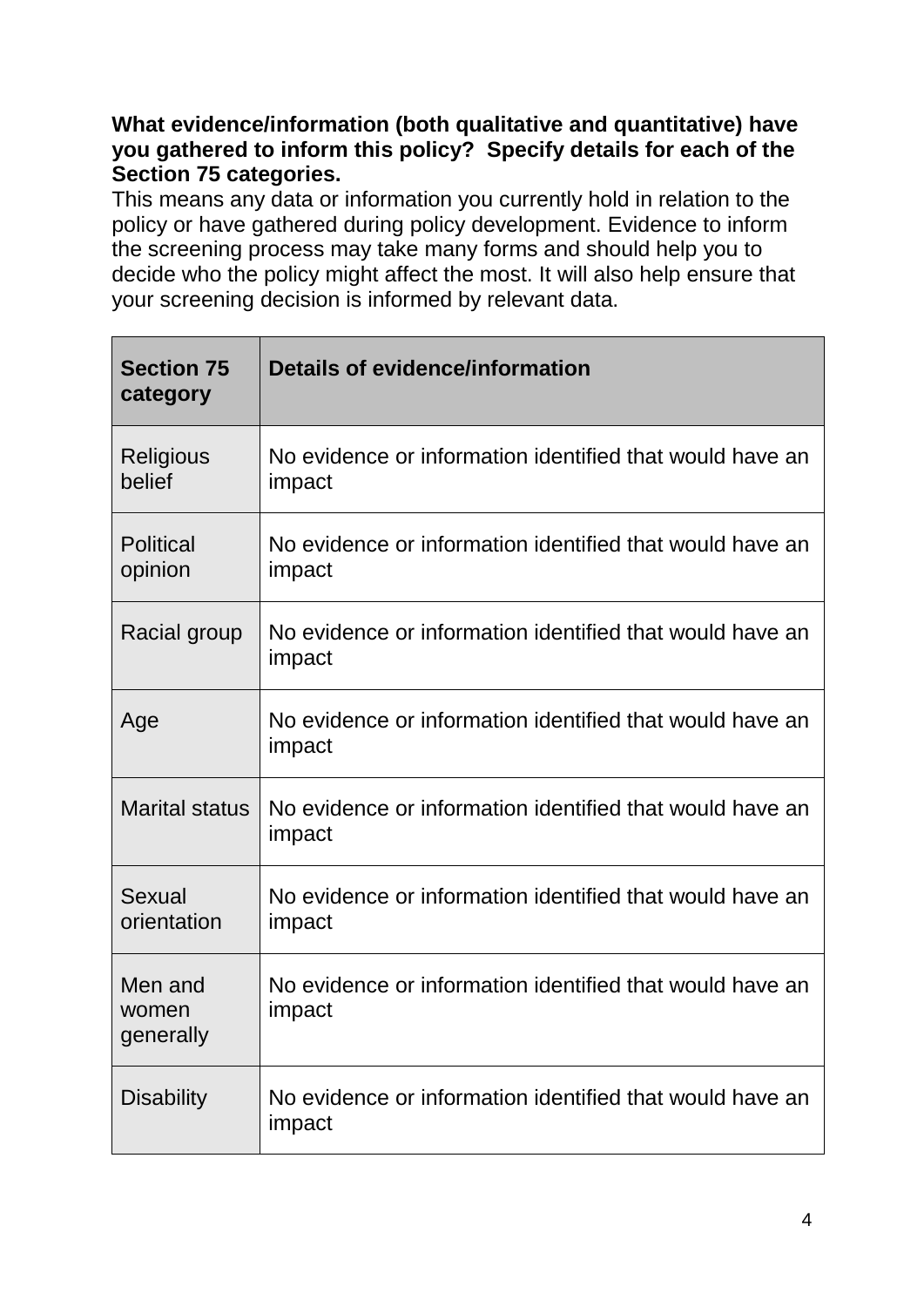| Dependants   No evidence or information identified that would have an |
|-----------------------------------------------------------------------|
| impact                                                                |

### **F. Needs, experiences and priorities**

Having looked at the data/information you have collected in the question above, what does this tell you are the needs, experiences and priorities for the people who fall into the groups below, in relation to your policy<sup>1</sup>? And what is the actual or likely impact on equality of opportunity for those affected by the policy. **(See appendix 1 for information on levels of impact).**

| <b>Section 75</b>          | Details of needs/experiences/priorities                                                                                                                                                                                                                                                                                                                                                                                                                                                                                                                                                                                                                                                                                                                                                                                                                                                                                       | <b>Level of</b>     |
|----------------------------|-------------------------------------------------------------------------------------------------------------------------------------------------------------------------------------------------------------------------------------------------------------------------------------------------------------------------------------------------------------------------------------------------------------------------------------------------------------------------------------------------------------------------------------------------------------------------------------------------------------------------------------------------------------------------------------------------------------------------------------------------------------------------------------------------------------------------------------------------------------------------------------------------------------------------------|---------------------|
| category                   | and details of policy impact                                                                                                                                                                                                                                                                                                                                                                                                                                                                                                                                                                                                                                                                                                                                                                                                                                                                                                  | <b>Impact</b>       |
| <b>Religious</b><br>belief | The policy and procedure states that all<br>staff members who find belongings in a<br>bedroom are to inform a housekeeper<br>and alert the supervisor to attend a room.<br>The Supervisor will decide if the items are<br>to be disposed or labelled and brought to<br>reception. The Supervisor will always<br>have the option to check with reception<br>staff that the student has checked out or<br>discuss the situation with their line<br>manager. A line has been added to the<br>policy to state that particular care will be<br>taken where belongings are of a personal,<br>sensitive nature such as religious items.<br>Residents shouldn't need to claim that<br>any personal belongings left behind after<br>checking out have been disposed of by<br>Accommodation staff specifically related<br>to religious belief. The policy potentially<br>will have a positive impact regardless of<br>religious belief. | Minor &<br>positive |

 $\overline{a}$ 1 If you do not have enough data to tell you about potential or actual impacts you may need to generate more data to distinguish what groups are potentially affected by your policy.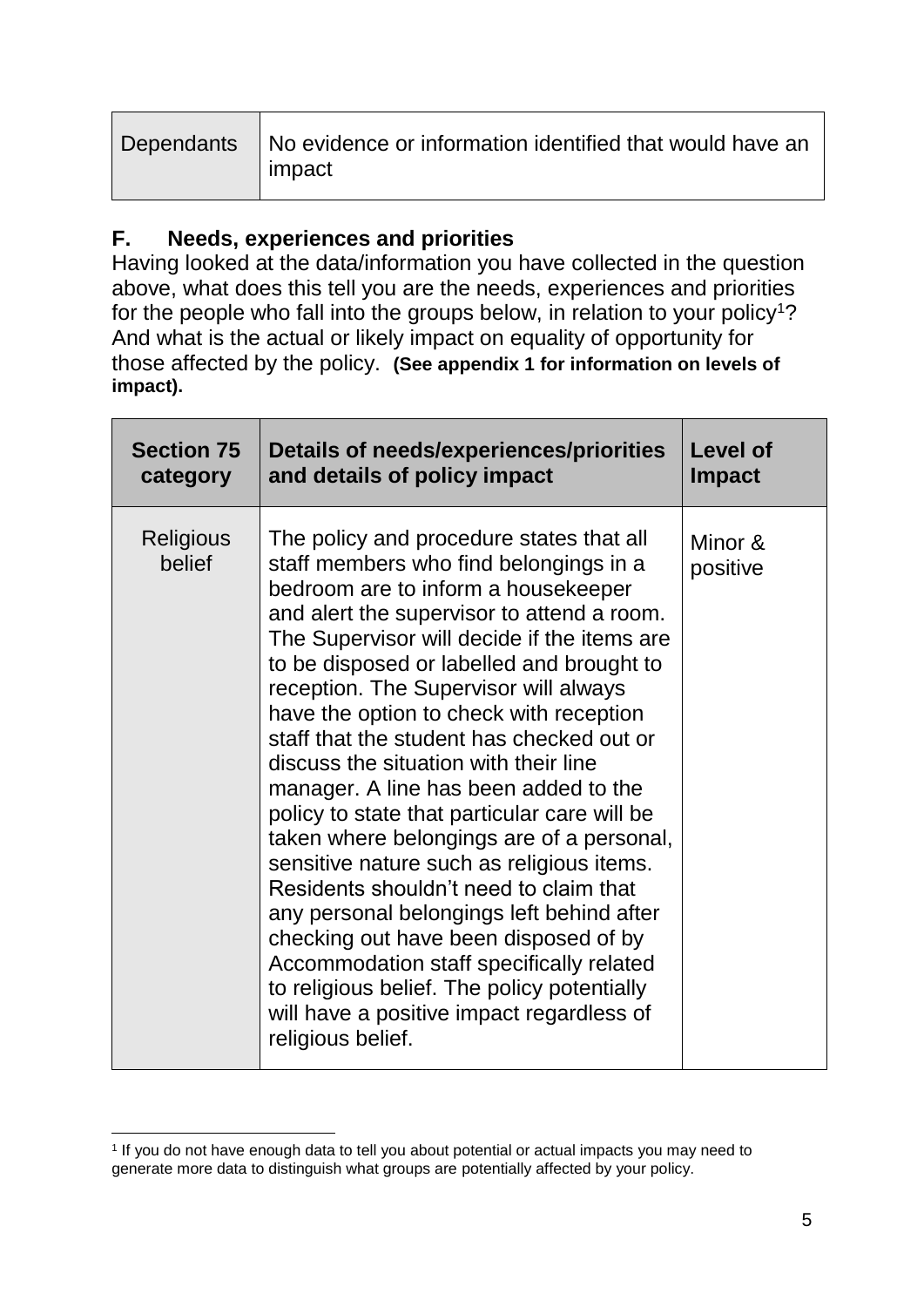| <b>Political</b><br>opinion | The policy and procedure states that all<br>staff members who find belongings in a<br>bedroom are to inform a housekeeper<br>and alert the supervisor to attend a room.<br>The Supervisor will decide if the items are<br>to be disposed or labelled and brought to<br>reception. The Supervisor will always<br>have the option to check with reception<br>staff that the student has checked out or<br>discuss the situation with their line<br>manager. Residents shouldn't need to<br>claim that any personal belongings left<br>behind after checking out have been<br>disposed of by Accommodation staff<br>specifically related to political opinion.<br>The policy should have no adverse<br>impact on the grounds of political opinion. | <b>None</b> |
|-----------------------------|-------------------------------------------------------------------------------------------------------------------------------------------------------------------------------------------------------------------------------------------------------------------------------------------------------------------------------------------------------------------------------------------------------------------------------------------------------------------------------------------------------------------------------------------------------------------------------------------------------------------------------------------------------------------------------------------------------------------------------------------------|-------------|
| Racial group                | The policy and procedure states that all<br>staff members who find belongings in a<br>bedroom are to inform a housekeeper<br>and alert the supervisor to attend a room.<br>The Supervisor will decide if the items are<br>to be disposed or labelled and brought to<br>reception. The Supervisor will always<br>have the option to check with reception<br>staff that the student has checked out or<br>discuss the situation with their line<br>manager. Residents shouldn't need to<br>claim that any personal belongings left<br>behind after checking out have been<br>disposed of by Accommodation staff<br>specifically related to racial group. The<br>policy should have no adverse impact<br>with regards to racial group.             | <b>None</b> |
| Age                         | The policy and procedure states that all<br>staff members who find belongings in a<br>bedroom are to inform a housekeeper<br>and alert the supervisor to attend a room.<br>The Supervisor will decide if the items are                                                                                                                                                                                                                                                                                                                                                                                                                                                                                                                          | <b>None</b> |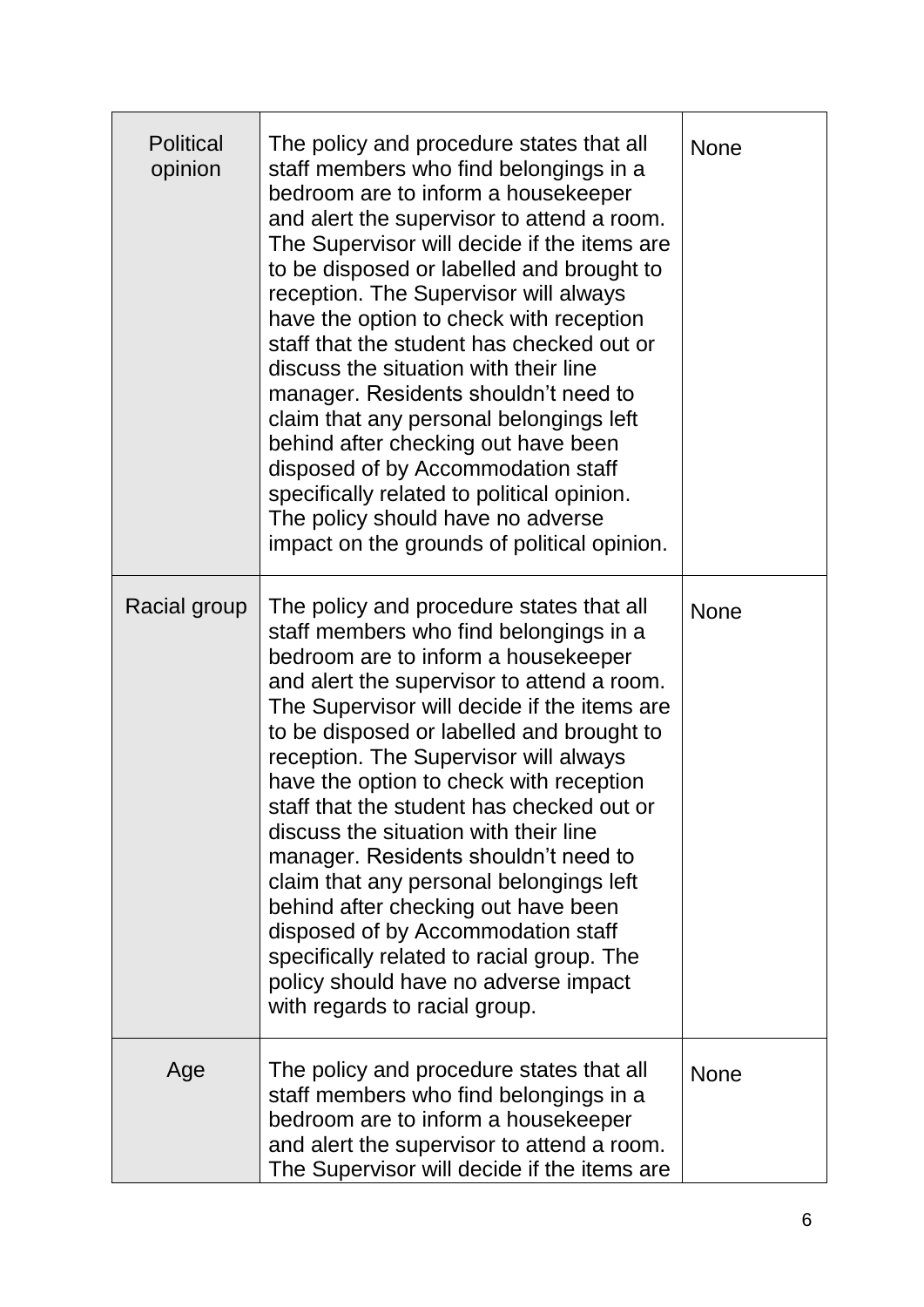|                       | to be disposed or labelled and brought to<br>reception. The Supervisor will always<br>have the option to check with reception<br>staff that the student has checked out or<br>discuss the situation with their line<br>manager. Residents shouldn't need to<br>claim that any personal belongings left<br>behind after checking out have been<br>disposed of by Accommodation staff<br>specifically related to age. The policy<br>should have no adverse impact with<br>regards to age.                                                                                                                                                                                                                                                 |             |
|-----------------------|-----------------------------------------------------------------------------------------------------------------------------------------------------------------------------------------------------------------------------------------------------------------------------------------------------------------------------------------------------------------------------------------------------------------------------------------------------------------------------------------------------------------------------------------------------------------------------------------------------------------------------------------------------------------------------------------------------------------------------------------|-------------|
| <b>Marital status</b> | The policy and procedure states that all<br>staff members who find belongings in a<br>bedroom are to inform a housekeeper<br>and alert the supervisor to attend a room.<br>The Supervisor will decide if the items are<br>to be disposed or labelled and brought to<br>reception. The Supervisor will always<br>have the option to check with reception<br>staff that the student has checked out or<br>discuss the situation with their line<br>manager. Residents shouldn't need to<br>claim that any personal belongings left<br>behind after checking out have been<br>disposed of by Accommodation staff<br>specifically related to marital status. The<br>policy should have no adverse impact<br>with regards to marital status. | <b>None</b> |
| Sexual<br>orientation | The policy and procedure states that all<br>staff members who find belongings in a<br>bedroom are to inform a housekeeper<br>and alert the supervisor to attend a room.<br>The Supervisor will decide if the items are<br>to be disposed or labelled and brought to<br>reception. The Supervisor will always<br>have the option to check with reception<br>staff that the student has checked out or<br>discuss the situation with their line<br>manager. Residents shouldn't need to                                                                                                                                                                                                                                                   | <b>None</b> |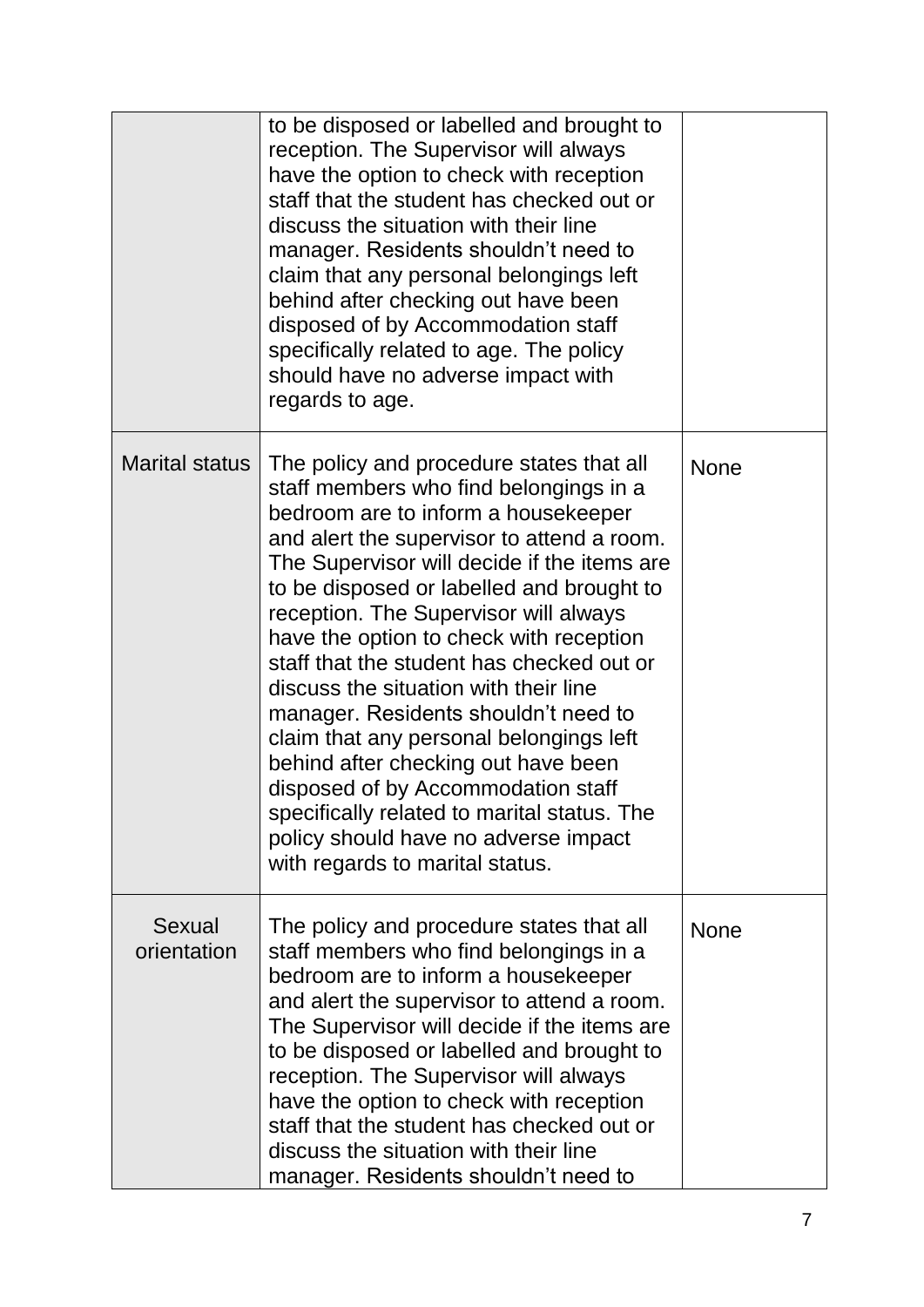|                               | claim that any personal belongings left<br>behind after checking out have been<br>disposed of by Accommodation staff<br>specifically related to sexual orientation.<br>The policy should have no adverse<br>impact with regards to sexual orientation.                                                                                                                                                                                                                                                                                                                                                                                                                                                                                                         |                     |
|-------------------------------|----------------------------------------------------------------------------------------------------------------------------------------------------------------------------------------------------------------------------------------------------------------------------------------------------------------------------------------------------------------------------------------------------------------------------------------------------------------------------------------------------------------------------------------------------------------------------------------------------------------------------------------------------------------------------------------------------------------------------------------------------------------|---------------------|
| Men and<br>women<br>generally | The policy and procedure states that all<br>staff members who find belongings in a<br>bedroom are to inform a housekeeper<br>and alert the supervisor to attend a room.<br>The Supervisor will decide if the items are<br>to be disposed or labelled and brought to<br>reception. The Supervisor will always<br>have the option to check with reception<br>staff that the student has checked out or<br>discuss the situation with their line<br>manager. Residents shouldn't need to<br>claim that any personal belongings left<br>behind after checking out have been<br>disposed of by Accommodation staff<br>specifically related to gender. The policy<br>should have no adverse impact with<br>regards to gender.                                        | <b>None</b>         |
| <b>Disability</b>             | The policy and procedure states that all<br>staff members who find belongings in a<br>bedroom are to inform a housekeeper<br>and alert the supervisor to attend a room.<br>The Supervisor will decide if the items are<br>to be disposed or labelled and brought to<br>reception. The Supervisor will always<br>have the option to check with reception<br>staff that the student has checked out or<br>discuss the situation with their line<br>manager. A line has been added in the<br>policy to state that particular care will be<br>taken where belongings are of a personal,<br>sensitive nature, for example equipment<br>related to disabilities. Residents shouldn't<br>need to claim that any personal<br>belongings left behind after checking out | Minor &<br>positive |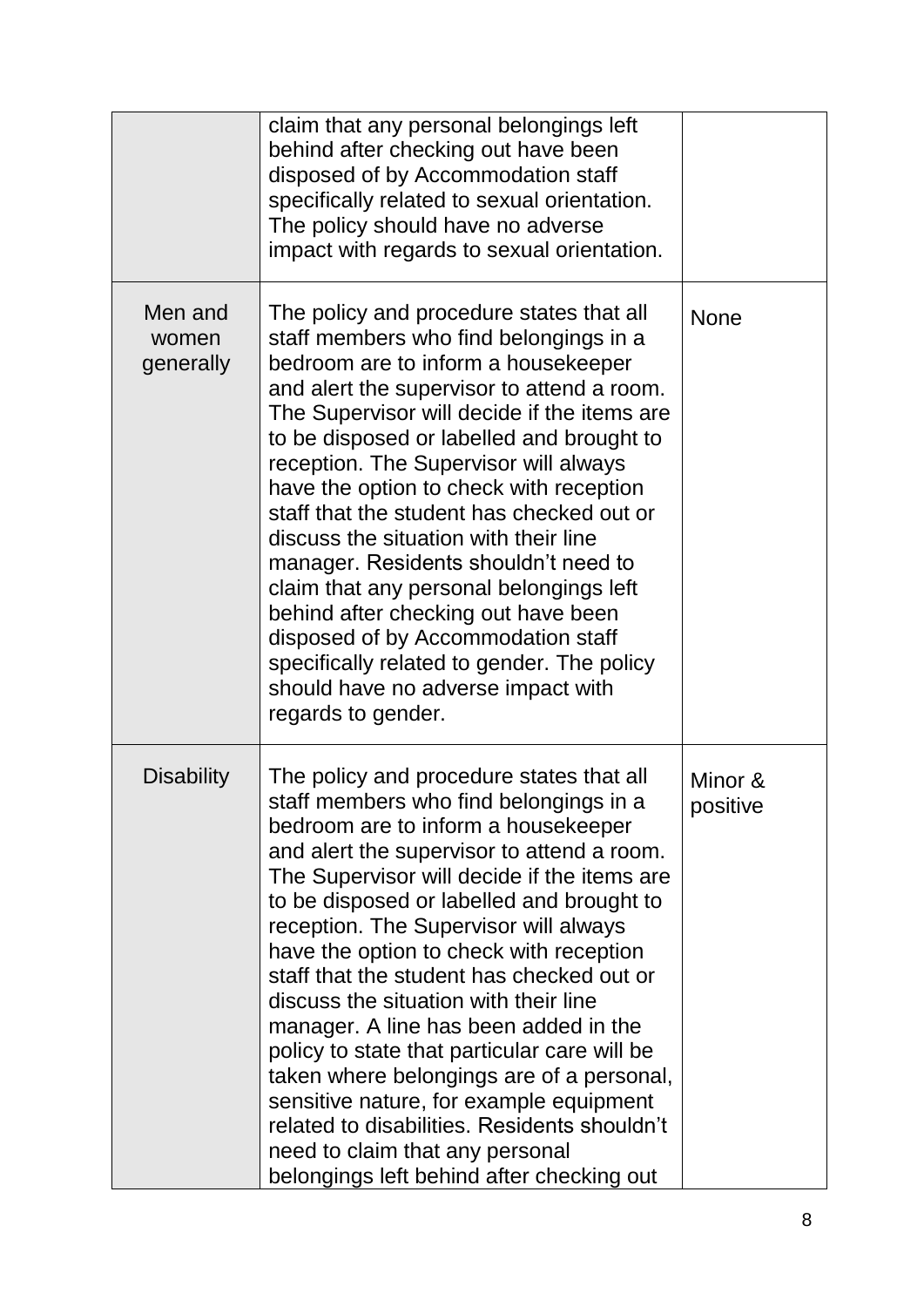|            | have been disposed of by<br>Accommodation staff specifically related<br>to disability. The policy will potentially<br>have a positive impact on persons with<br>disabilities.                                                                                         |             |
|------------|-----------------------------------------------------------------------------------------------------------------------------------------------------------------------------------------------------------------------------------------------------------------------|-------------|
| Dependants | Residents shouldn't need to claim that<br>any personal belongings left behind after<br>checking out have been disposed of by<br>Accommodation staff specifically related<br>to dependents. The policy should have no<br>adverse impact on persons with<br>dependents. | <b>None</b> |

# **Part 2 Screening questions**

| 1 What is the likely impact on equality of opportunity for those<br>affected by this policy, for each of the Section 75 equality<br>categories? |                                                        |                   |  |
|-------------------------------------------------------------------------------------------------------------------------------------------------|--------------------------------------------------------|-------------------|--|
| Section 75<br>category                                                                                                                          | <b>Issue</b>                                           | Minor/major/none? |  |
| Religious<br>belief                                                                                                                             | The policy will potentially<br>have a positive impact. | Minor & positive  |  |
| <b>Political</b><br>opinion                                                                                                                     | No adverse impact<br>identified.                       | <b>None</b>       |  |
| Racial group                                                                                                                                    | No adverse impact<br>identified.                       | <b>None</b>       |  |
| Age                                                                                                                                             | No adverse impact<br>identified.                       | <b>None</b>       |  |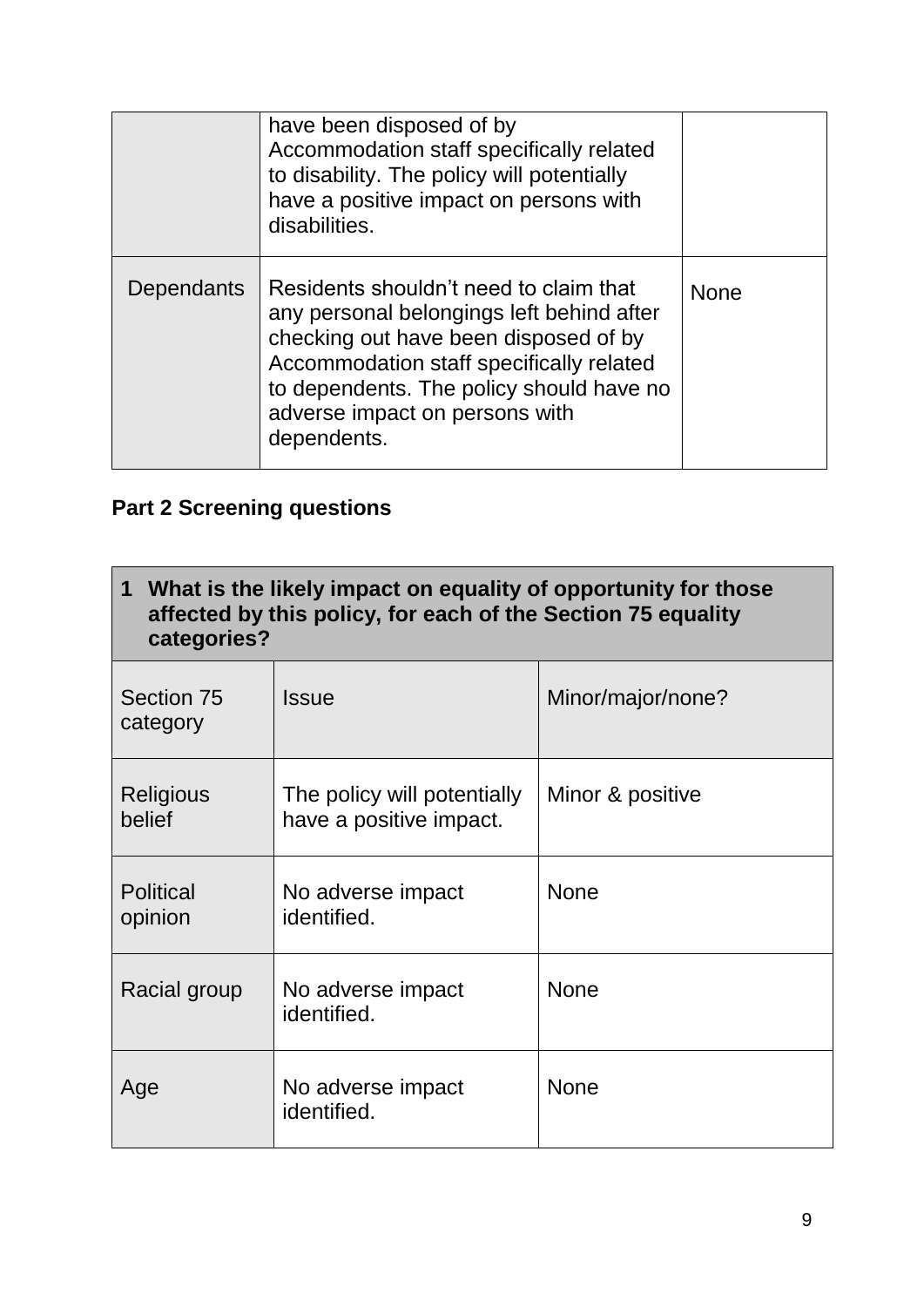| Marital status                | No adverse impact<br>identified.                       | <b>None</b>      |
|-------------------------------|--------------------------------------------------------|------------------|
| Sexual<br>orientation         | No adverse impact<br>identified.                       | <b>None</b>      |
| Men and<br>women<br>generally | No adverse impact<br>identified.                       | <b>None</b>      |
| <b>Disability</b>             | The policy will potentially<br>have a positive impact. | Minor & positive |
| Dependants                    | No adverse impact<br>identified.                       | <b>None</b>      |

| 2 Are there any actions which could be taken to reduce any<br>adverse impact which has been identified or opportunities to<br>better promote equality of opportunity? |                                                                                                                                                                                    |                           |  |
|-----------------------------------------------------------------------------------------------------------------------------------------------------------------------|------------------------------------------------------------------------------------------------------------------------------------------------------------------------------------|---------------------------|--|
| Section 75<br>category                                                                                                                                                | <b>Issue</b>                                                                                                                                                                       | <b>Mitigating Measure</b> |  |
| Religious<br>belief                                                                                                                                                   | A line has been added to<br>the policy to say that<br>particular care will be<br>taken where belongings<br>are of a personal,<br>sensitive nature, for<br>example religious items. | Minor & positive          |  |
| <b>Political</b><br>opinion                                                                                                                                           | N/A                                                                                                                                                                                | <b>None</b>               |  |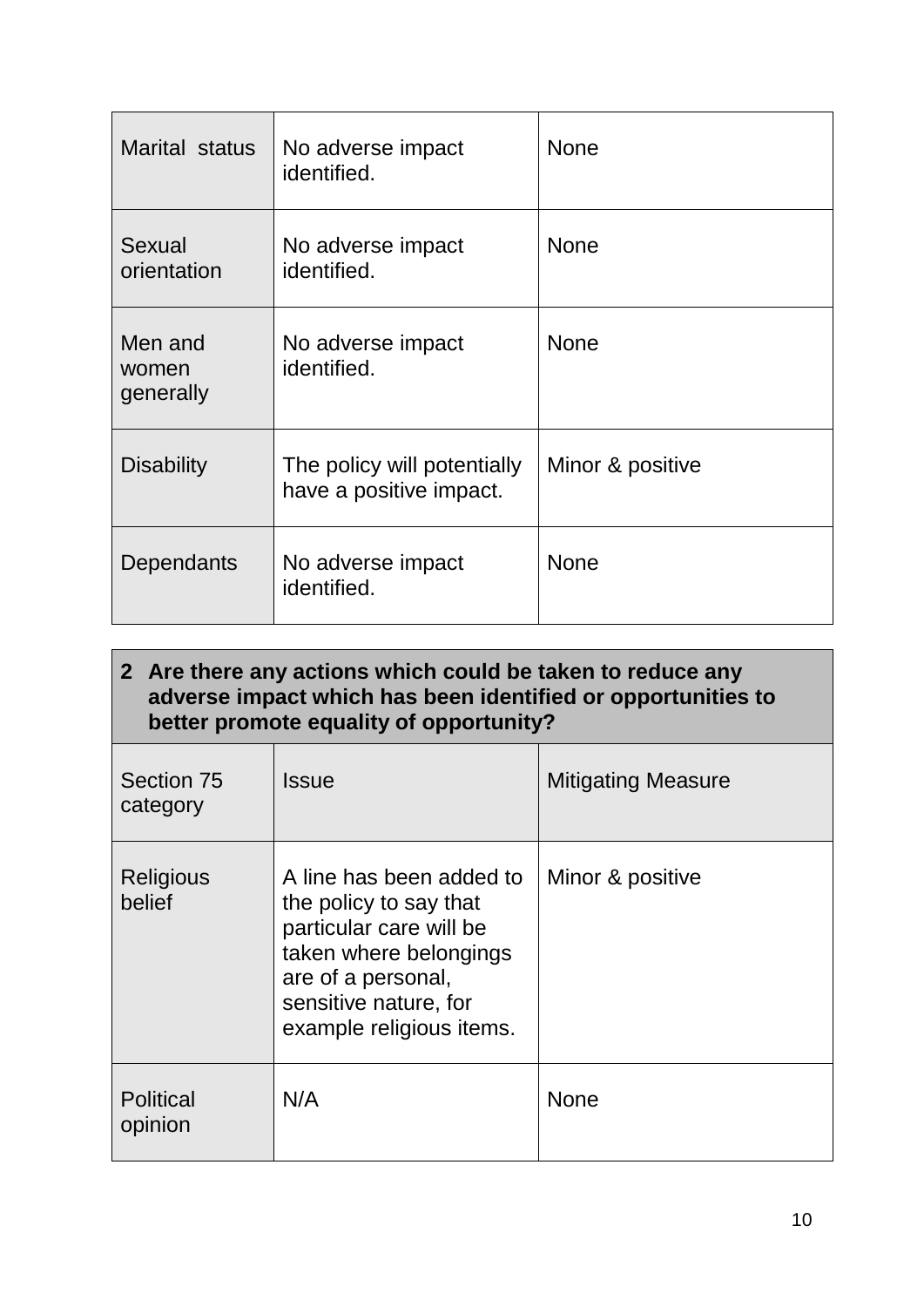| Racial group                  | N/A                                                                                                                                                                                                       | <b>None</b>      |
|-------------------------------|-----------------------------------------------------------------------------------------------------------------------------------------------------------------------------------------------------------|------------------|
| Age                           | N/A                                                                                                                                                                                                       | <b>None</b>      |
| Marital status                | N/A                                                                                                                                                                                                       | <b>None</b>      |
| Sexual<br>orientation         | N/A                                                                                                                                                                                                       | <b>None</b>      |
| Men and<br>women<br>generally | N/A                                                                                                                                                                                                       | <b>None</b>      |
| <b>Disability</b>             | A line has been added to<br>the policy to say that<br>particular care will be<br>taken where belongings<br>are of a personal,<br>sensitive nature, for<br>example, equipment<br>relating to disabilities. | Minor & positive |
| Dependants                    | N/A                                                                                                                                                                                                       | <b>None</b>      |

| 3 To what extent is the policy likely to impact on good relations between<br>people of different religious belief, political opinion or racial group? |                          |                                     |  |  |
|-------------------------------------------------------------------------------------------------------------------------------------------------------|--------------------------|-------------------------------------|--|--|
| Good<br>relations<br>category                                                                                                                         | Details of policy impact | Level of impact<br>minor/major/none |  |  |
| <b>Religious</b><br>belief                                                                                                                            | <b>None</b>              | <b>None</b>                         |  |  |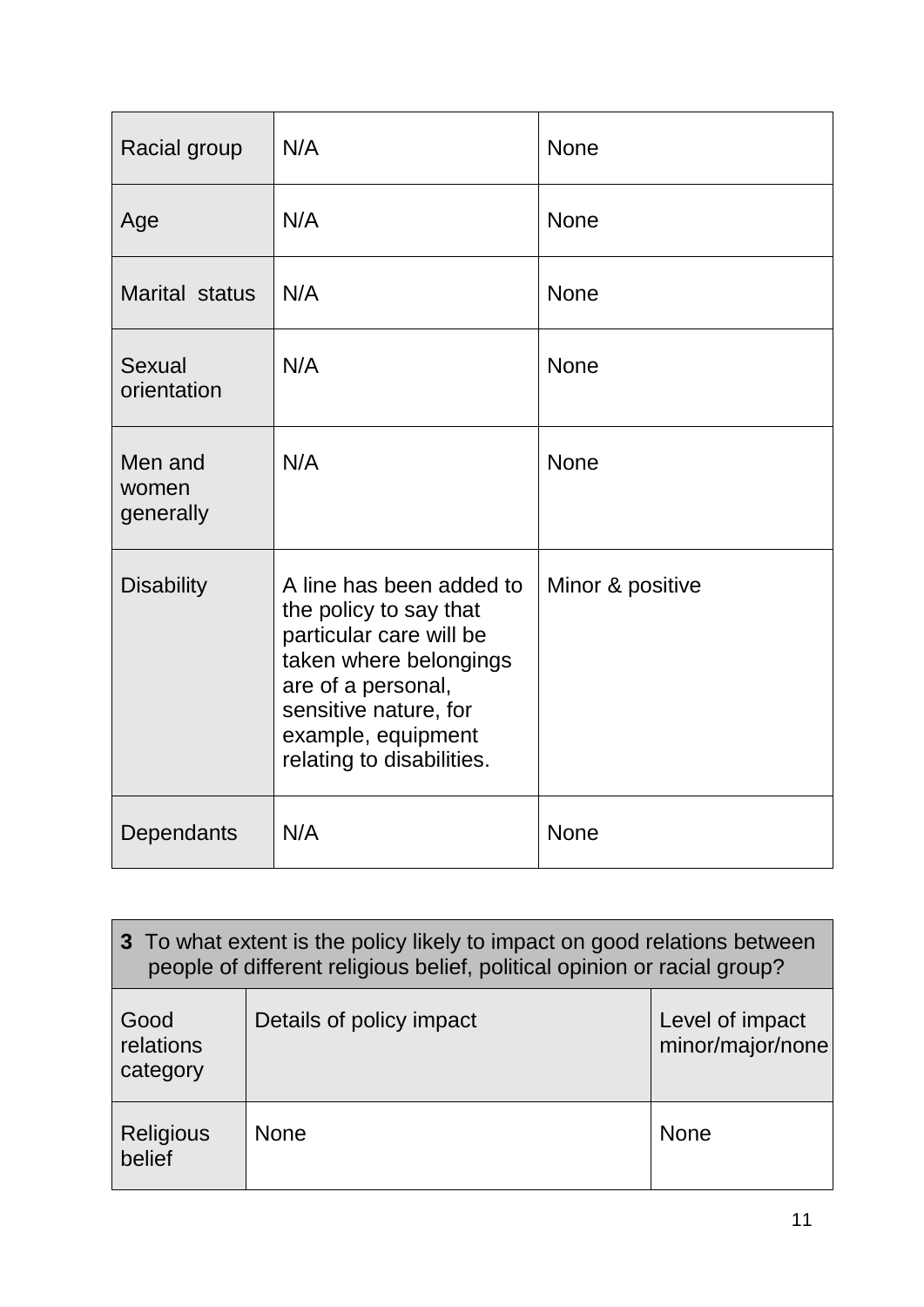| Political<br>opinion | <b>None</b> | <b>None</b> |
|----------------------|-------------|-------------|
| Racial<br>group      | <b>None</b> | None        |

| 4 Are there opportunities to better promote good relations between<br>people of different religious belief, political opinion or racial group? |                         |                        |  |  |
|------------------------------------------------------------------------------------------------------------------------------------------------|-------------------------|------------------------|--|--|
| Good<br>relations<br>category                                                                                                                  | If Yes, provide details | If No, provide reasons |  |  |
| <b>Religious</b><br>belief                                                                                                                     |                         | Policy has no impact   |  |  |
| <b>Political</b><br>opinion                                                                                                                    |                         | Policy has no impact   |  |  |
| Racial<br>group                                                                                                                                |                         | Policy has no impact   |  |  |

# **E Multiple identity**

Generally speaking, people can fall into more than one Section 75 category. Taking this into consideration, are there any potential impacts of the policy/decision on people with multiple identities? (*For example; disabled minority ethnic people; disabled women; young Protestant men; and young lesbians, gay and bisexual people).*

Provide details of data on the impact of the policy on people with multiple identities. Specify relevant Section 75 categories concerned.

No data available on the impact of the policy on persons with multiple identities.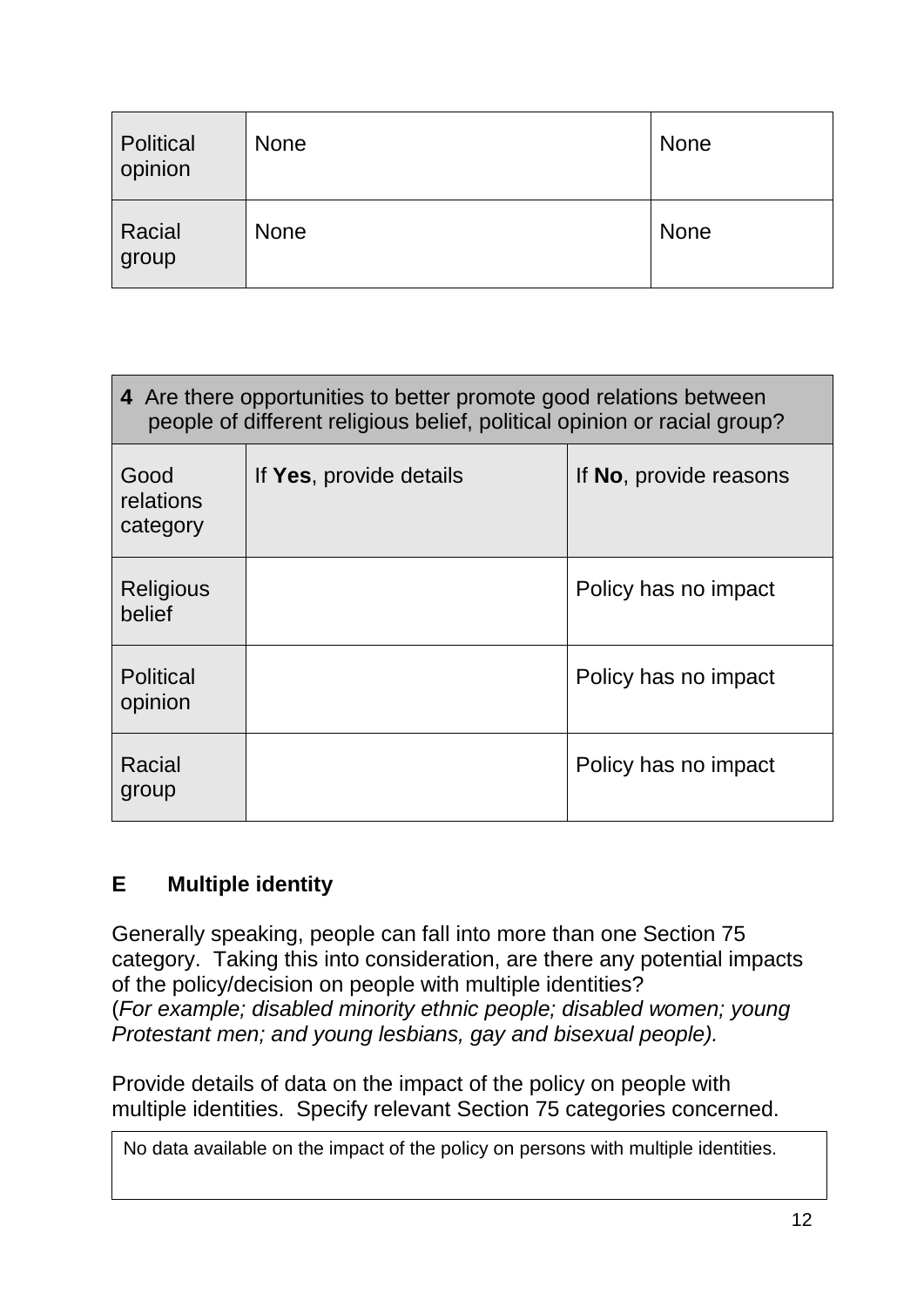### **F Disability Duties**

#### **Disability Duties**

Consider whether the policy:

- a) Discourages disabled people from participating in public life and fails to promote positive attitudes towards disabled people. **No**
- b) Provides an opportunity to better positive attitudes towards disabled people or encourages their participation in public life. **Yes, the policy highlights that Queen's Accommodation manages 3,385 bed spaces across a number of locations. Accommodation is available to students with disabilities which enables them to pursue study at Queen's University.**

### **Part 3. Screening decision**

Through screening, an assessment is made of the likely impacts, either major, minor or none, of the policy on equality of opportunity and/or good relations for the relevant categories. Completion of screening should lead to one of the following three outcomes; please mark an x in the appropriate box:

□ '**Screened out'** i.e. the likely impact is none and no further action is required

☒ '**Screened out' with mitigation** i.e. the likely impact is minor and measures will be taken to mitigate the impact or an alternative policy will be proposed

☐ '**Screened in' for an equality impact assessment (EQIA)** i.e. the likely impact is major and the policy will now be subject to an EQIA

If the decision is not to conduct an equality impact assessment, please provide details of the reasons.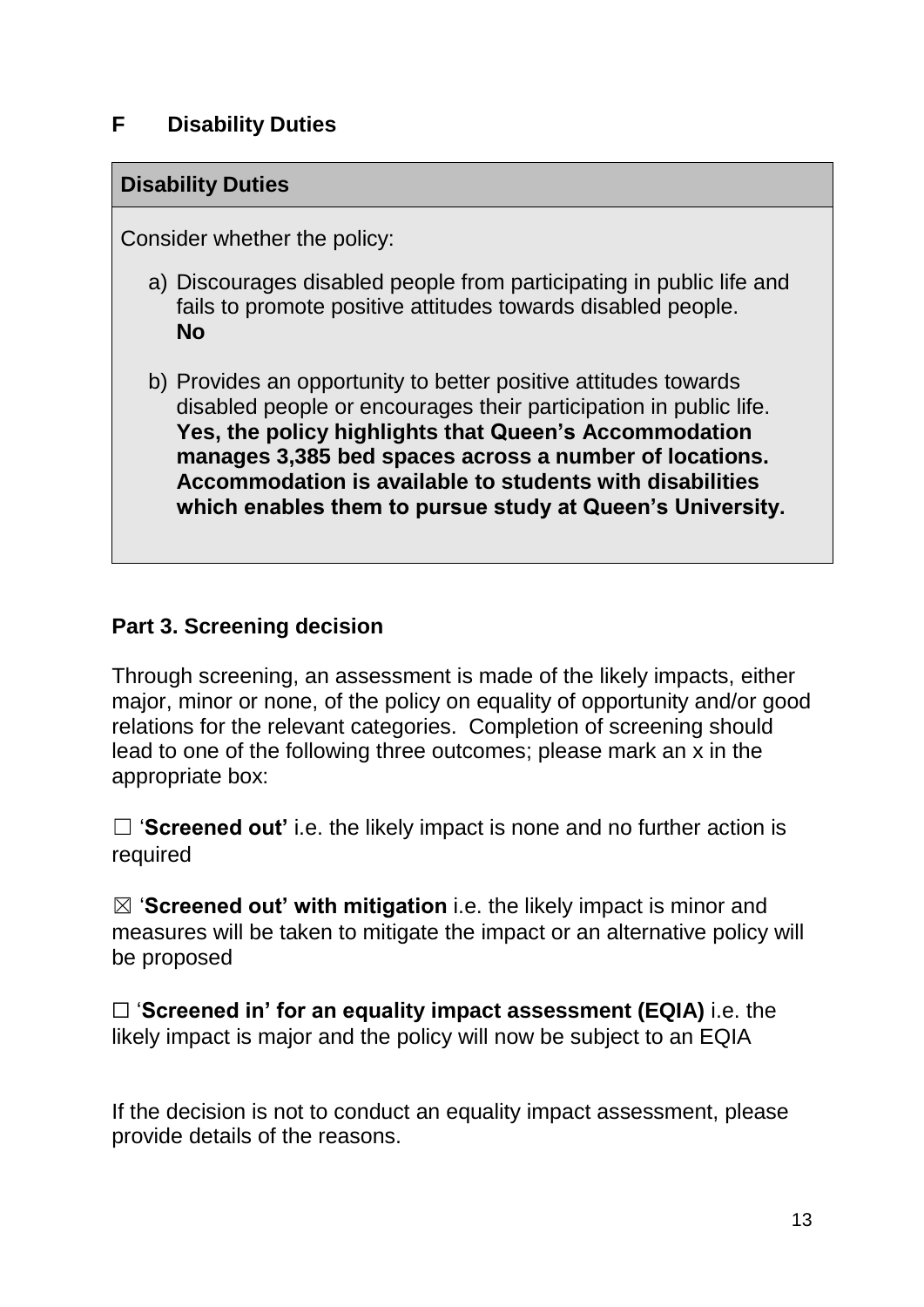The policy contains safeguards in circumstances where staff members find belongings after checkout. A supervisor will decide if the items are to be disposed of, packed or labelled. A Supervisor will always have the option to check with reception staff that the student has checked out or discuss the situation with their line manager.

A line has been added to the policy which says that particular care will be taken where items are of a personal, sensitive nature, for example religious items or equipment relating to disabilities.

If the decision is not to conduct an equality impact assessment, but the policy has minor equality impacts, please provide details of the reasons for this decision and of any proposed mitigating measures or proposed alternative policy.

Click here to enter text.

#### If the decision is to subject the policy to an equality impact assessment, please provide details of the reasons.

Click here to enter text.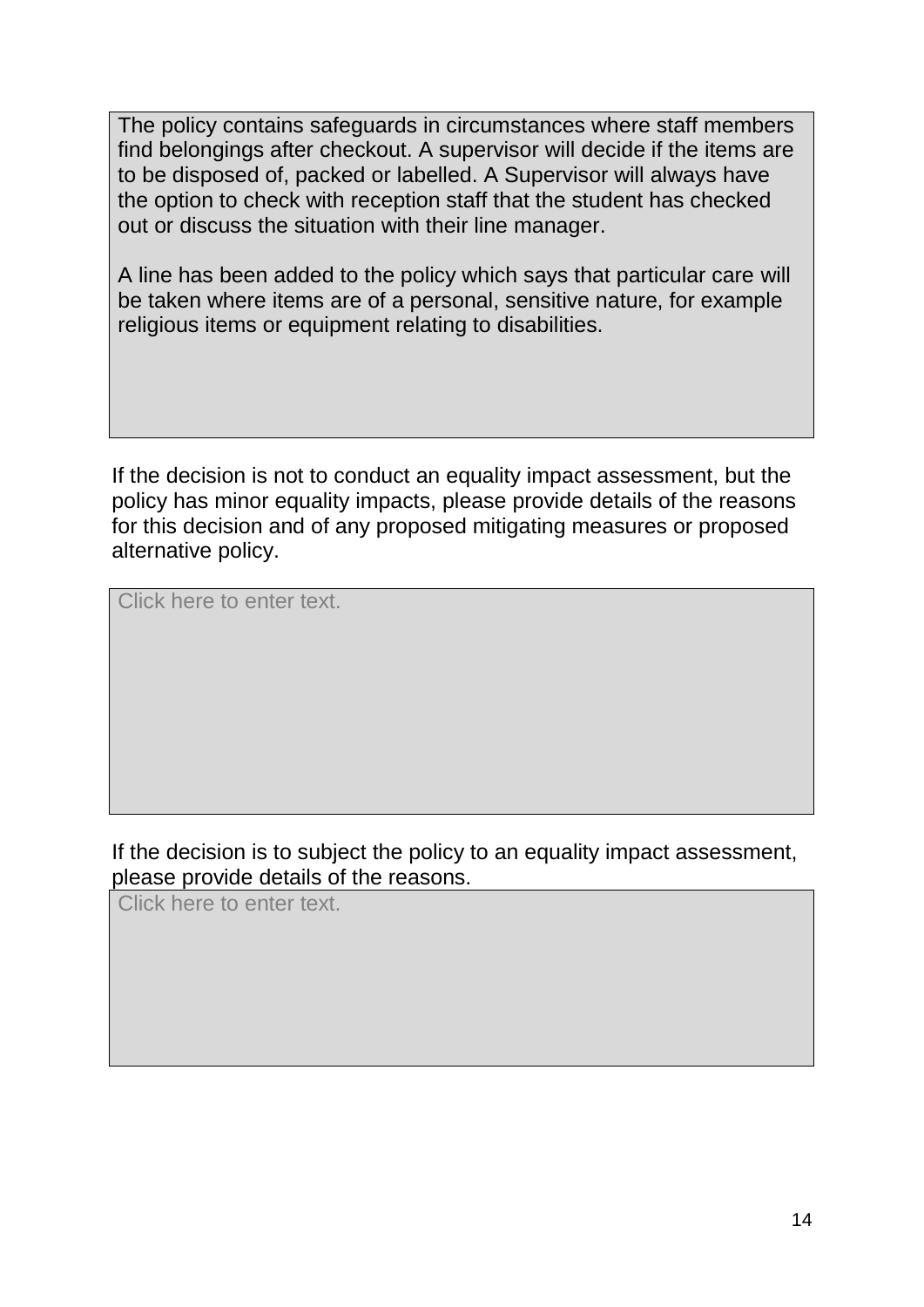# **D Timetabling and prioritising**

If the policy has been **'screened in'** for equality impact assessment answer the following questions to determine its priority for timetabling the equality impact assessment.

On a scale of 1-3, with 1 being the lowest priority and 3 being the highest, assess the policy in terms of its priority for equality impact assessment.

| <b>Priority criterion</b>                            | Rating<br>$(1-3)$ |
|------------------------------------------------------|-------------------|
| Effect on equality of opportunity and good relations |                   |
| Social need                                          |                   |
| Effect on people's daily lives                       |                   |
| Relevance to the University's functions              |                   |

**E** Is the policy affected by timetables established by other relevant public authorities?

### **No**

If yes, please provide details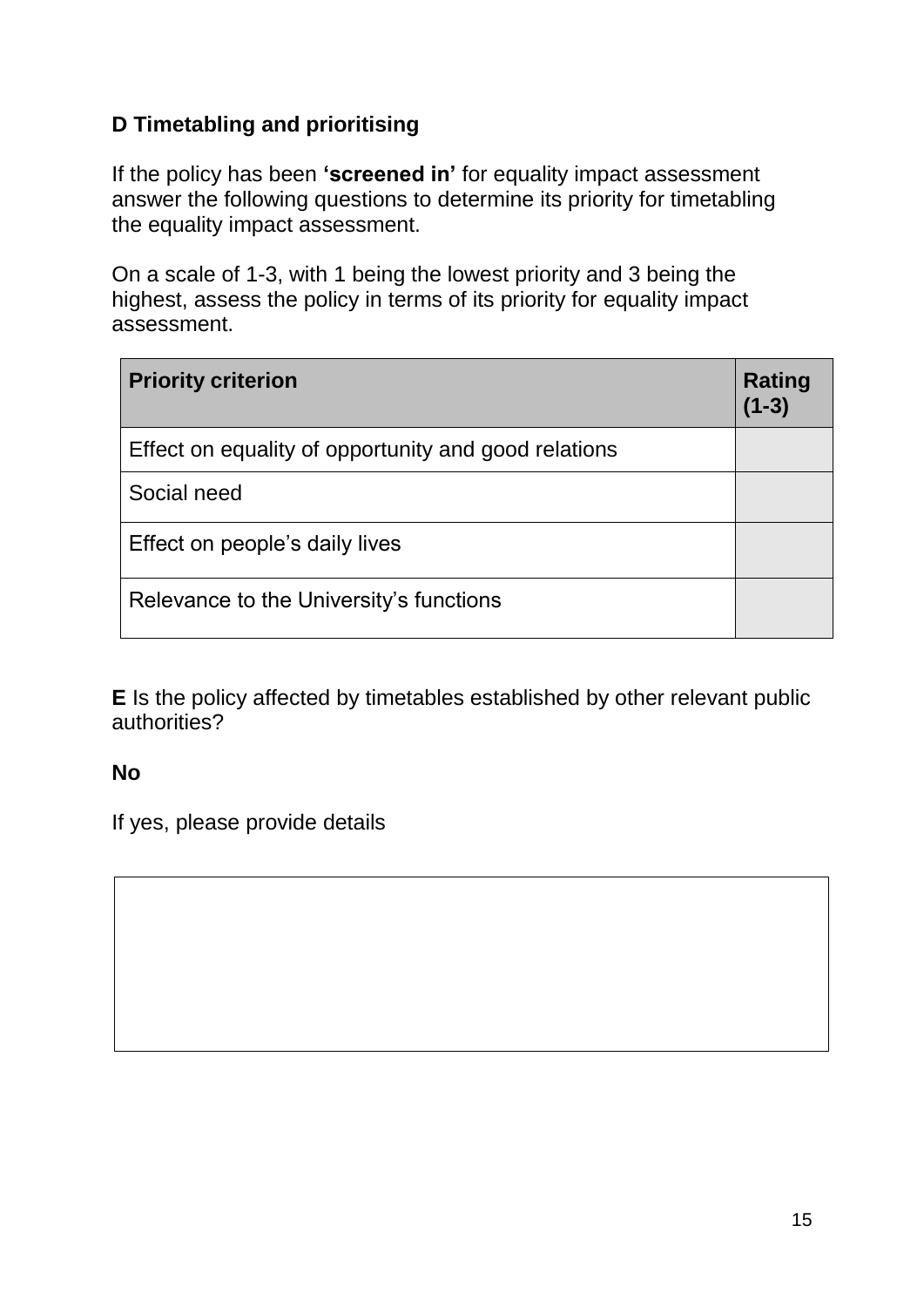### **Part 4. Monitoring**

Effective monitoring will help the University identify any future adverse impact arising from the policy which may lead the University to conduct an equality impact assessment, as well as help with future planning and policy development.

### **Please detail how you will monitor the effect of the policy?**

The policy will be monitored on a case to case basis. Responsibility will be taken by relevant staff to ensure policy and procedure is followed.

#### **What data is required in the future to ensure effective monitoring of the policy?**

Not applicable

### **Part 5 - Data Protection**

If applicable, has legal advice been given due consideration?

Yes  $\Box$  No  $\boxtimes$  N/A  $\Box$ 

Has due consideration been given to information security in relation to this policy?

Yes  $\boxtimes$  No  $\Box$ 

### **Part 6 - Approval and authorisation**

| <b>Screened by:</b>      | <b>Position/Job Title</b>                 | <b>Date</b> |
|--------------------------|-------------------------------------------|-------------|
| <b>Michael Uprichard</b> | <b>Assistant Head of</b><br>Accommodation | 10/6/2019   |
| Approved by:             |                                           |             |
| <b>Richard Robinson</b>  | Head of<br>Accommodation                  | 11/6/2019   |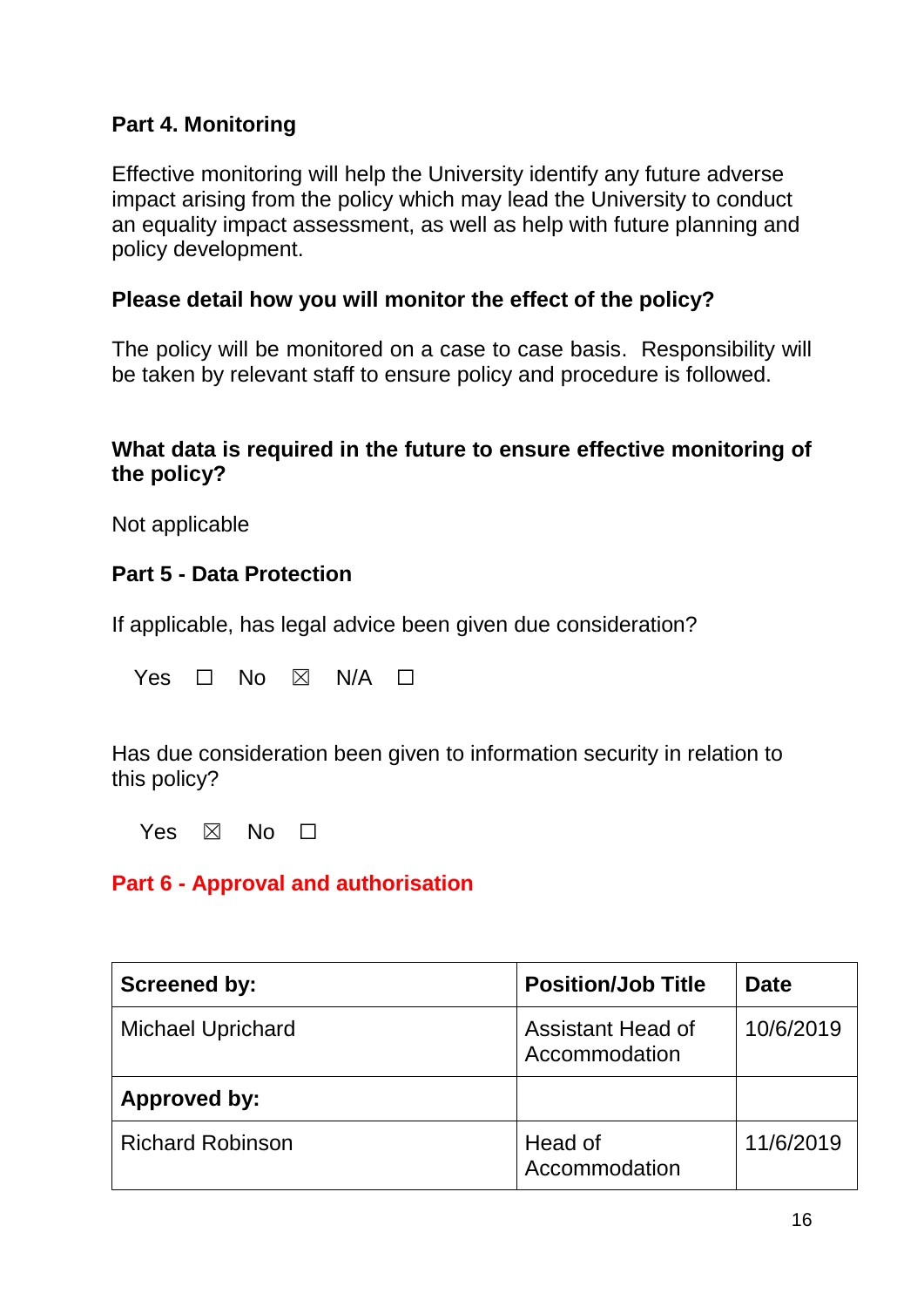A copy of the screening form, for each policy screened, should be 'signed off' and approved by the senior manager responsible for the policy

In instances where a screening decision concludes that an EQIA is required then the screening form should be countersigned by a Director.

There may at times be policy issues which fall within the scope of being novel, contentious or politically sensitive and could only be taken forward following consultation with the University's Operating Board and/or Standing Committee of the Senate. Where a policy screening highlights such issues the screening form must be signed off by the Director prior to proceeding to the University's Operating Board and/or the Standing Committee of the Senate.

Following ratification, a copy of the approved screening form, and associated policy must be forwarded to the Diversity and Inclusion Unit for publication on the University's website.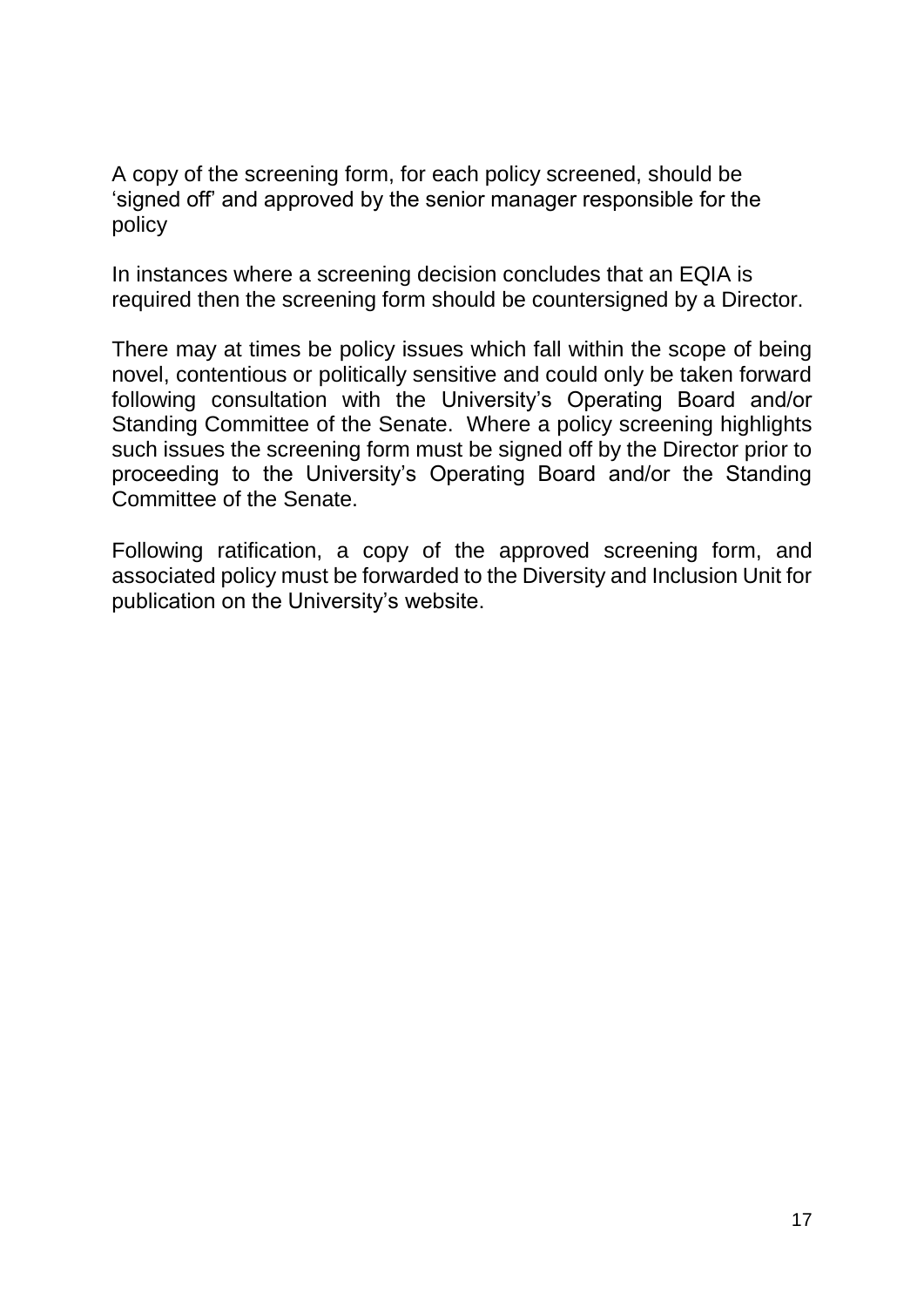# **ADDITIONAL INFORMATION TO INFORM THE ANNUAL EQUALITY PROGRESS REPORT TO THE EQUALITY COMMISSION**

1. Please provide details of any measures taken to enhance the level of engagement with individuals and representative groups as part of screening.

As there were no actual or likely impact on equality of opportunity for those affected by the policy, no measures were taken.

- 2. In developing this policy were any changes made as a result of equality issues raised during :
	- (a) pre-consultation / engagement;
	- (b) formal consultation;
	- (c) the screening process; and/or
	- (d) monitoring / research findings.

If so, please provide a brief summary including how the issue was identified, what changes were made, and what will be the expected outcomes / impacts for those affected.

NO

3. Does this policy / decision include any measure(s) to improve access to services including the provision of information in accessible formats? If so please provide a short summary.

NO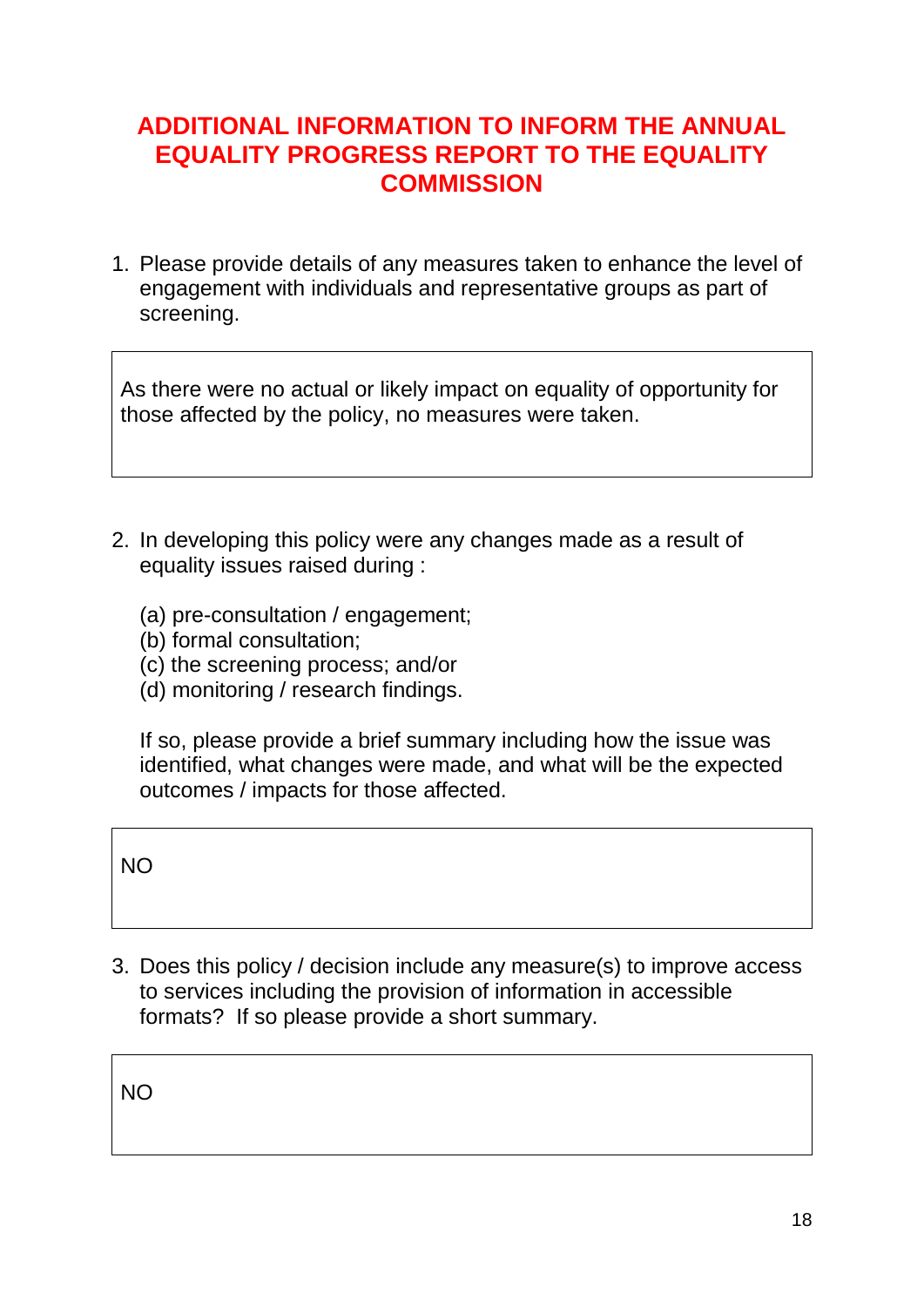### **Appendix 1**

#### **Levels of Impact** (Questions 6-9)

#### **Introduction**

In making a decision as to whether or not there is a need to carry out an equality impact assessment, you should consider the answers provided to the questions above.

In addition, the **screening questions** above further assist you in assessing your policy and must be completed. Some of these questions require you to assess the level of impact of the proposed policy on "equality of opportunity" and "good relations". The scale used when assessing this impact is either "None", "Minor" or "Major". The following paragraphs set out what each of these terms mean.

If your conclusion is **none** in respect of all of the Section 75 equality of opportunity and/or good relations categories, then you may decide to screen the policy out. If a policy is 'screened out' as having no relevance to equality of opportunity or good relations, you should give details of the reasons for the decision taken.

If your conclusion is **major** in respect of one or more of the Section 75 equality of opportunity and/or good relations categories, then consideration should be given to subjecting the policy to the equality impact assessment procedure.

If your conclusion is **minor** in respect of one or more of the Section 75 equality categories and/or good relations categories, then consideration should still be given to proceeding with an equality impact assessment, or to introduce:

- measures to mitigate the adverse impact; or
- an alternative policy to better promote equality of opportunity and/or good relations.